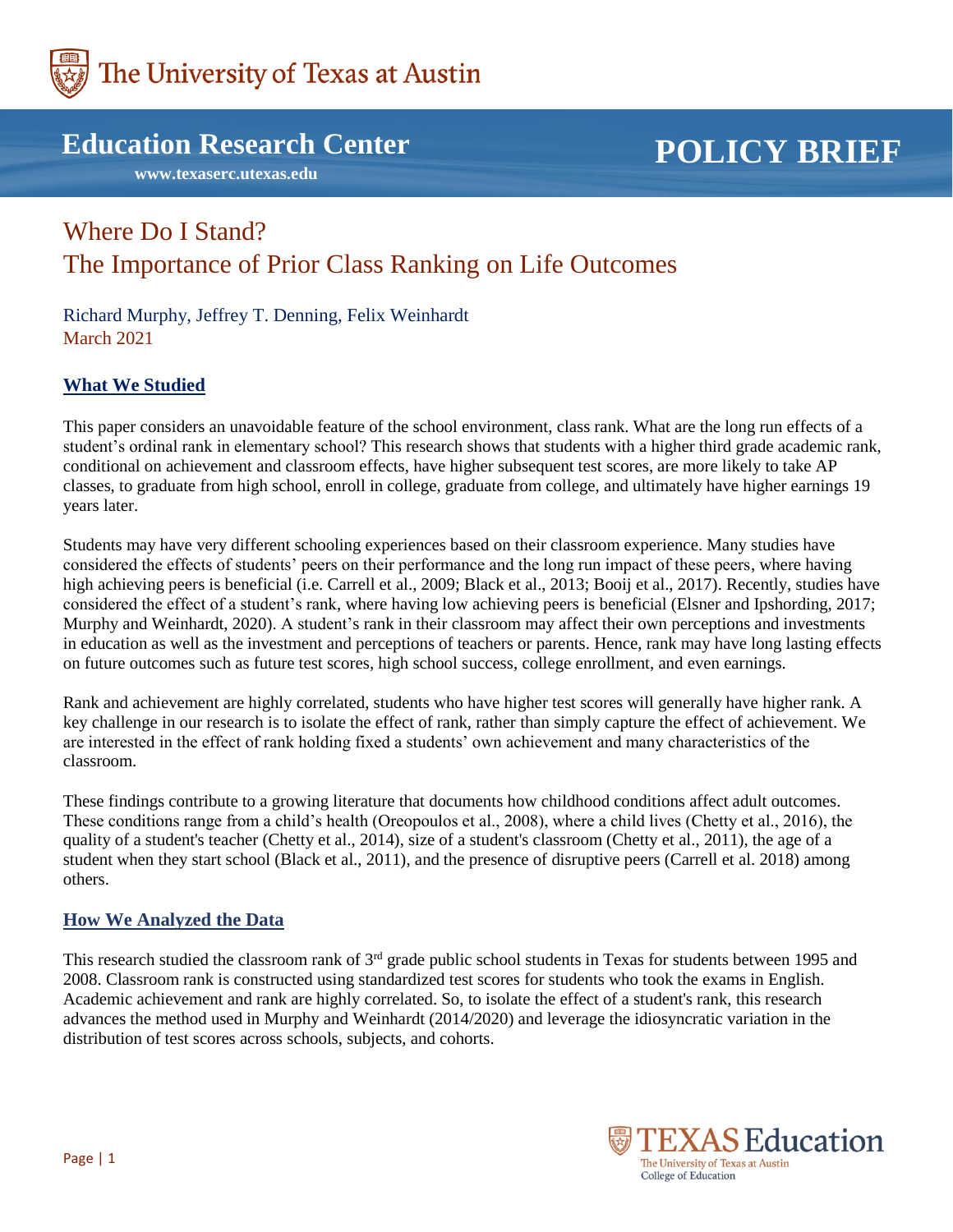Consider the following hypothetical: two students who have the same math achievement (as measured by their place in the state-wide distribution), in successive cohorts of the same size and mean attainment, at the same school. Because school cohorts are small relative to the state cohort, there will be variation in the test score distribution such that one student may be the fifth best student in the class while the other may be the eighth. This is the idiosyncratic variation we leverage to identify the effect of rank, which we argue originates from sampling variation in the distribution of human capital within subjects and cohorts of each school. This variation exists because these groups sample relatively small numbers of students which means that distributional differences emerge by chance.

This research uses statistical techniques to mimic this hypothetical which accounts for a students' level of achievement as well as many features of classrooms such as teachers, average peer achievement, etc. One of the contributions of this study is that it more fully develops the techniques used to study classroom rank.

# **What We Discovered**

A student's rank has meaningful impacts on a host of outcomes. Higher ranked students are less likely to be retained in  $3<sup>rd</sup>$  grade. Higher rank leads to higher test scores in  $8<sup>th</sup>$  grade, more AP course taking. Higher rank in  $3<sup>rd</sup>$  grade increases the probability of high school graduation, college enrollment, and college graduation. Finally, higher rank increases earnings at age 23-27.

A student enrolling in a class where they are at the 75th percentile rather than 25th in third grade increases their real wages between ages 23 and 27 by \$1500 per annum, or approximately 7 percent. For comparison, Carrell et al. (2018) look at the long run impact of peers at the same ages, and find that being in a class of 25 with a student who was exposed to domestic violence reduces an individual's earnings by 3 percent.

This research also explores which groups are most effect by rank and find that underrepresented minorities and students who are receiving free and reduced price lunch are more strongly affected by rank than white students and students who do not receive free and reduced price lunch. This research does not find heterogenous effects by gender, in contrast to some of the earlier work on this topic (Murphy and Weinhardt 2020).

This research also considers how rank interacts with average school "quality" and/or achievement. A student with a given ability who is in a classroom with higher mean will have a lower rank. We find that the rank effects erode about 40 percent of the benefits of a higher achieving classroom.

## **Discussion/Policy Recommendations**

These results are directly applicable to parents who are considering where to send their students to school. Rank effects are meaningful but are smaller than the effects of schools more broadly.

This also has implications for classroom composition. Because rank has heterogenous for different groups of students, students who are more sensitive to rank could be put in classrooms where they are less likely to be lower ranked. However, this sort of exercise merits caution because the changes in classroom distribution will have general equilibrium effects not accounted for in this paper (Carrell et al., 2013)

## **References**

- Black, S., Devereux, P., & Salvanes K. (2011). "Too young to leave the nest? The effects of school starting age" Review of Economics and Statistics, 92(2), p. 455—467.
- Black, S., Devereux, P. & Salvanes, K. (2013). "Under Pressure? The Effect of Peers on Outcomes of Young Adults" Journal of Labor Economics, Vol. 31(1), 119-153.